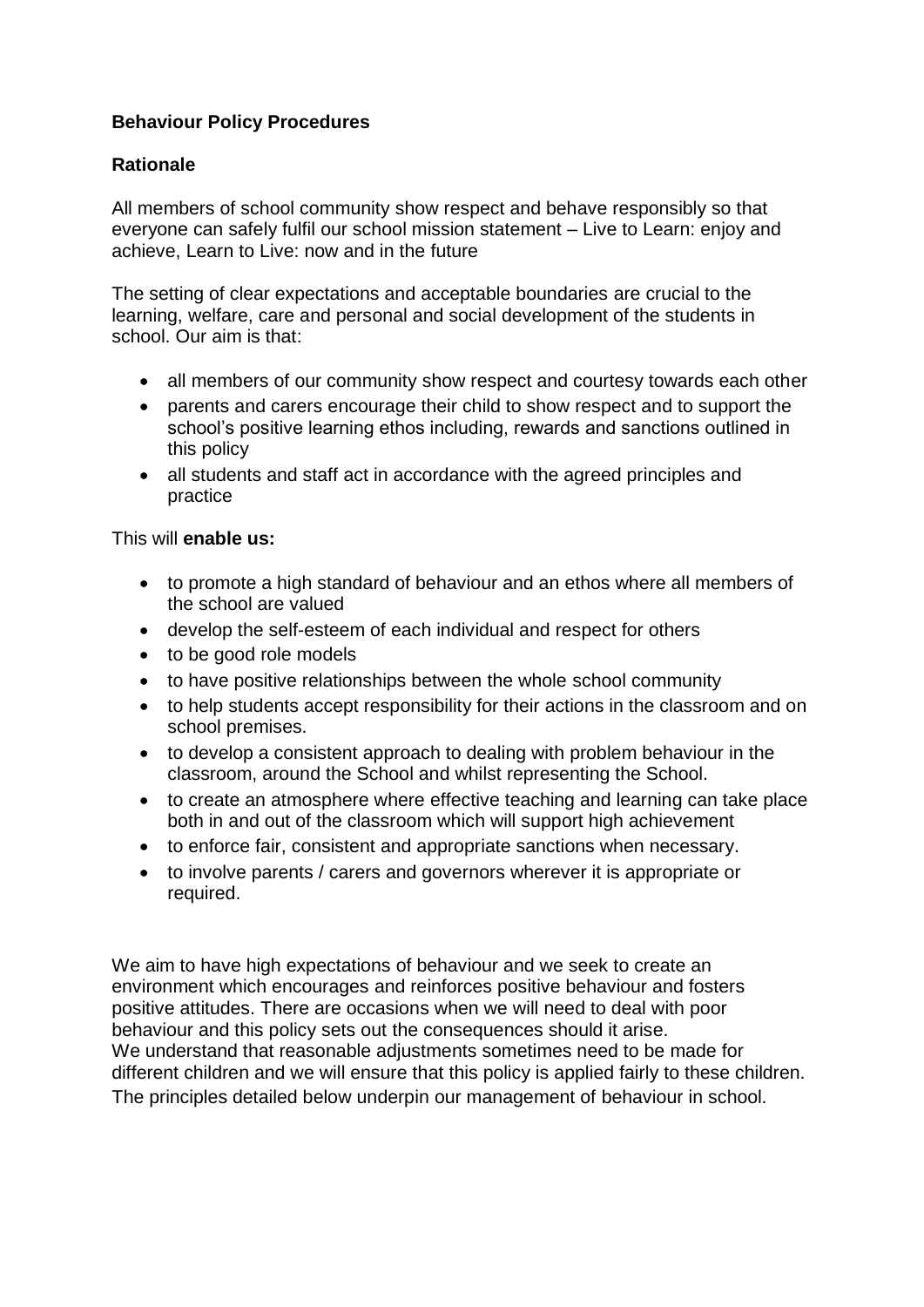## Our Five behaviour principles in practice

| Principle                                                   | Practice                                                                                                   |  |  |
|-------------------------------------------------------------|------------------------------------------------------------------------------------------------------------|--|--|
| <b>Positivity - Always</b>                                  | Thank students for doing the right thing<br>$\bullet$                                                      |  |  |
| emphasising and praising                                    | Smile                                                                                                      |  |  |
| positive behaviours reduces                                 | Always have a fresh start – don't bear a grudge<br>$\bullet$                                               |  |  |
| the incidence of less desirable<br>behaviours               | Model the behaviour you want to see<br>$\bullet$                                                           |  |  |
|                                                             | Where possible ignore secondary behaviours.<br>$\bullet$                                                   |  |  |
| <b>Good Teaching and Learning</b>                           | Have you differentiated - too easy/too hard?<br>$\bullet$                                                  |  |  |
| - good teaching and learning                                | Is the lesson motivating?<br>$\bullet$                                                                     |  |  |
| promotes good behaviour and                                 | Are objectives clear?<br>$\bullet$                                                                         |  |  |
| reduces the cause of poor<br>behaviour                      | Are the instructions clear?<br>$\bullet$                                                                   |  |  |
|                                                             | Have you used the advice in the IEP to assist in<br>$\bullet$<br>your lesson planning?                     |  |  |
| Relationships - build a                                     | <b>Repair and Rebuild</b><br>$\bullet$                                                                     |  |  |
| positive relationship with a                                | Never give up on a child<br>$\bullet$                                                                      |  |  |
| child and it will be collateral for                         | Show an interest in them as a person - you care!<br>$\bullet$                                              |  |  |
| difficult times                                             | Show compassion and empathy when they're<br>$\bullet$<br>upset or frustrated                               |  |  |
|                                                             | Don't make them feel backed into a corner<br>$\bullet$<br>physically or metaphorically                     |  |  |
| Certainty, Consistency and<br>Trust – children like to know | It is not the size of the consequence that matters<br>$\bullet$<br>it is the certainty that it will happen |  |  |
| the rules and see them                                      | Follow through - If you say something will happen<br>$\bullet$                                             |  |  |
| enforced                                                    | and you don't follow through then students will                                                            |  |  |
|                                                             | feel you cannot be trusted. You will find it more                                                          |  |  |
|                                                             | difficult in future if you give up                                                                         |  |  |
|                                                             | Concentrate on the (primary) indiscretion that has                                                         |  |  |
|                                                             | happened, deal with it and move on $-$ don't rake                                                          |  |  |
|                                                             | up past indiscretions or it will appear there is no                                                        |  |  |
|                                                             | way out for the child and you don't like them                                                              |  |  |
| <b>Responsibility</b>                                       | Take responsibility and you will be respected<br>$\bullet$                                                 |  |  |
|                                                             | even if (or because) it takes more input and effort<br>in the short term. Show you care enough to follow   |  |  |
|                                                             | it all through!                                                                                            |  |  |

## **Roles and responsibilities**

The Governing Body of Byrchall High School will establish the policy for the promotion of good behaviour and keep it under review. It will ensure that it is communicated to students and parents, is non-discriminatory and the expectations are clear. Governors will support the school in maintaining high standards of behaviour. Governors will support the school in maintaining the principles and powers that the school has in terms of maintaining good behaviour in school.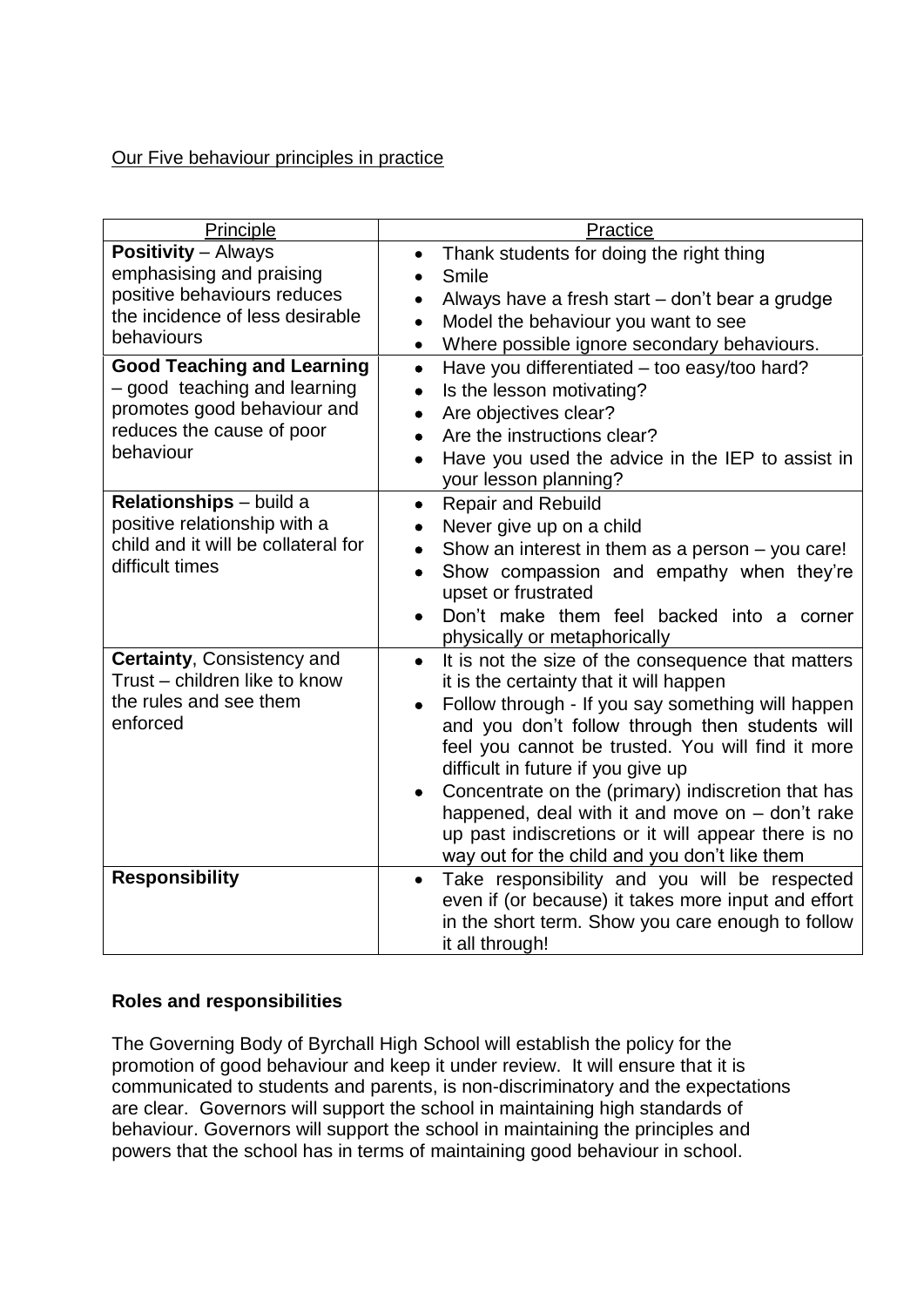The Headteacher will be responsible for the implementation and day-to-day management of the policy and procedures. Support for staff faced with challenging behaviour is also an important responsibility of the Headteacher and SLT

The Governing Body, Headteacher and staff will ensure there is no different application of the policy and procedures on any grounds, particularly ethnic or national origin, culture, religion, gender, disability or sexuality.

Staff, including teachers and support staff will be responsible for ensuring that the principles and practice of the policy are followed, and consistently and fairly applied. Mutual support amongst all staff in the implementation of the policy is essential. Staff have a key role in advising the Headteacher on the effectiveness of the policy and procedures. They also have responsibility, with the support of the Headteacher, for creating a high quality learning environment, teaching good behaviour and implementing the agreed policy and procedures consistently.

Parents and carers will be expected to take responsibility for the behaviour of their child both inside and outside the school. They will be encouraged to work in partnership with the school to assist the school in maintaining high standards of behaviour and will have the opportunity to raise with the school any issues arising from the operation of the policy.

Students will be expected to take responsibility for their own behaviour and will be made fully aware of the school policy, procedure and expectations. Students also have a responsibility to ensure that incidents of disruption, violence, bullying and any form of harassment are reported.

#### **What is inappropriate or unacceptable behaviour?**

- Work skills presentation, care of books, homework, settling to work, following instructions, accepting advice.
- Verbal behaviour refusing to follow instructions, talking when the teacher talks, talking to the teacher when should be working, shouting out, mimicking, threatening other pupils or teacher, making inappropriate noises, sexual comments and abuse
- Non-verbal behaviour leaving the classroom, wandering around the classroom, hurting other pupils, harmful sexual behaviours, disrespect for other people's property.
- Personal organisation truanting, lateness, uniform infringements, failing to bring books or kit.

## **Responding to inappropriate behaviour**

Sanctions are needed to respond to inappropriate or unacceptable behaviour. A range of these are used and their use will be characterised by clarifying why the consequence is being applied and what changes in behaviour are required to avoid further examples of the behaviour. The sanctions should be based on the levels of the hierarchy of behaviour as illustrated below. A more detailed list can be found in Appendix 2. It is important to remember that most behaviours are low level and can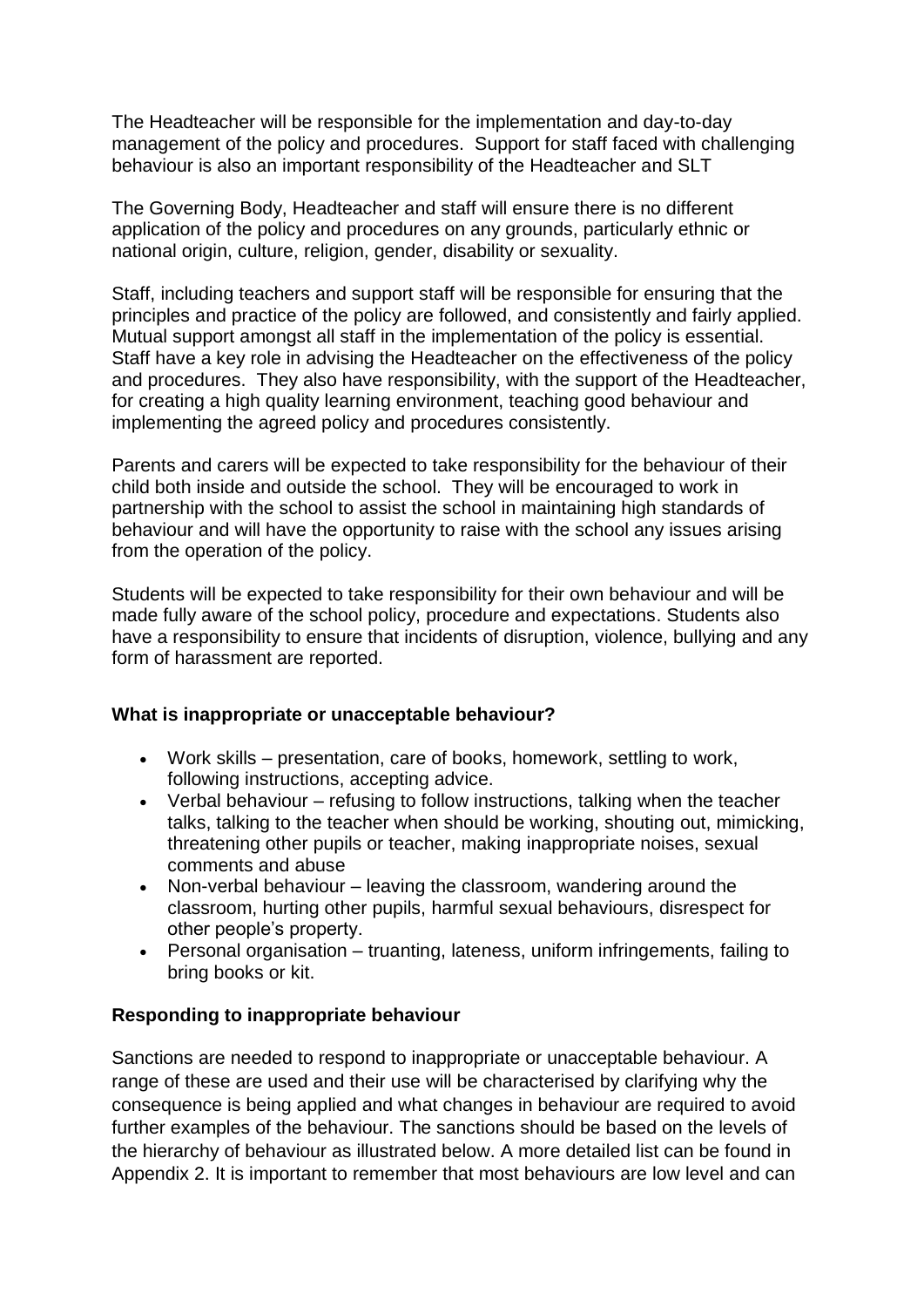be swiftly and effectively dealt with at the point of contact. The pyramid of behaviours illustrates this really well.



| <b>Behaviour Level</b> | Responsibility | <b>Examples</b>    | Possible sanctions |
|------------------------|----------------|--------------------|--------------------|
| White                  | Classroom      | Low level          | Verbal warning,    |
|                        | Teacher/Form   | behaviours such    | seat move, short   |
|                        | Teacher        | as forgetting a    | detention          |
|                        |                | homework once      |                    |
|                        |                | tapping a pen, not |                    |
|                        |                | concentrating      |                    |
| Green                  | Classroom      | Forgetting more    | Longer detentions, |
|                        | Teacher/HOD    | homeworks,         | phone call home    |
|                        |                | answering back,    |                    |
|                        |                | rude or impolite   |                    |
|                        |                | behaviours         |                    |
| Amber                  | <b>HOD/HOY</b> | Hurting another    | Detentions,        |
|                        |                | pupil              | withdrawal from    |
|                        |                | Abusive to staff   | lesson.            |
|                        |                | Smoking            | Reflection         |
|                        |                | Fighting           |                    |
| Red                    | <b>HOY/SLT</b> | Banned items in    | Reflection         |
|                        |                | school             | Suspension         |
|                        |                | Making contact     |                    |
|                        |                | with a member of   |                    |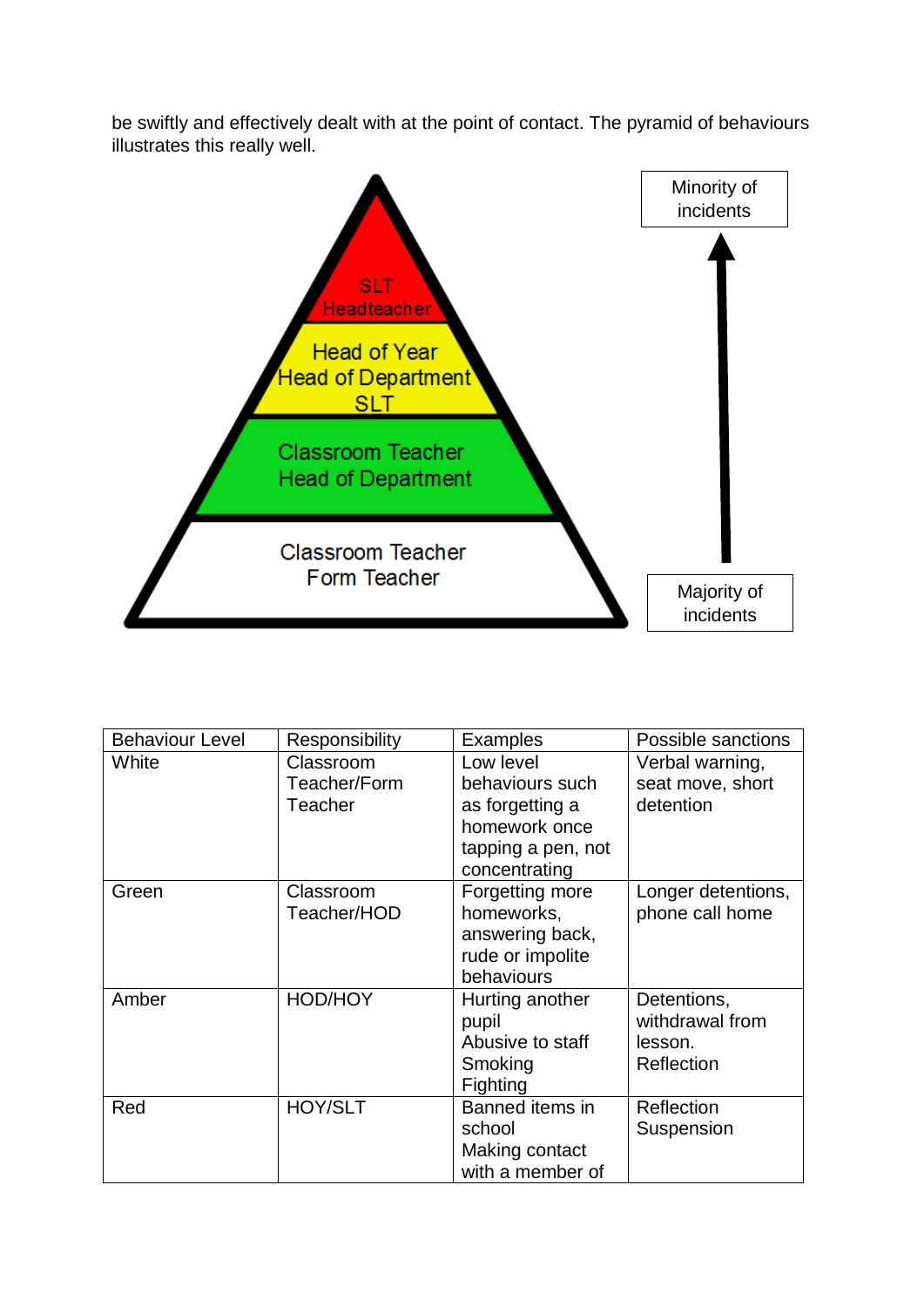|--|

Even if a behaviour has been managed at a particular level it is crucial that, when a relationship has been damaged, the correct steps are taken to allow those involved to repair it. Such a restorative meeting, after an event, should be encouraged to allow closure on an incident and an agreement for moving forward made and put into place. Some additional guidance on this can be found in the Appendix 3

## **Logging of Behaviours**

Unacceptable behaviours will be logged on SIMS or Edulink and 'resolved' as soon as the sanction has been completed.

Parents/carers should be given 24 hours' notice of any after school detention (although this can be less if parental consent is gained via email or the telephone) Logging on SIMS/Edulink is a logging system only it is not a reporting tool for additional support or escalation.

To do this you should contact the relevant member of staff who will support and advise.

## **SLT Call-out**

SLT call-out is a system that should be used for extreme behaviour and is not for behaviour that should be managed at classroom/departmental level, e.g. lateness, calling out, talking, lack of equipment, underachievement, uniform/makeup, failing to complete homework etc.

If SLT call-out is used for less serious incidents; it reduces the impact of it.

Departmental withdrawal timetables should be used for students who need to be removed temporarily from lessons due to green/amber incidents

The callout system should only be used for Amber and Red incidents; it does not need to be used for amber incidents, if the lesson is progressing normally – those can be dealt with later. For example, if a student has a mobile and refuses to hand it over but puts it away this can be actioned later. If, however, they keep it out and start texting, it becomes a repeated offence that is disrupting the smooth running of the lesson. In such cases departmental support should be used in the first instance but if the matter cannot be resolved then SLT should be called.

Incidents of students truanting a lesson / students walking out of your lesson should be reported to Student Enquiries to be logged by admin staff who will inform the relevant pastoral support who will attempt to locate the student and return to lesson/alternative venue. After this, the pastoral staff will liaise with the classroom teacher/HOD who should organise/issue a sanction at the appropriate level. These should not be logged as an SLT call but as lesson truancy, usually a green behaviour.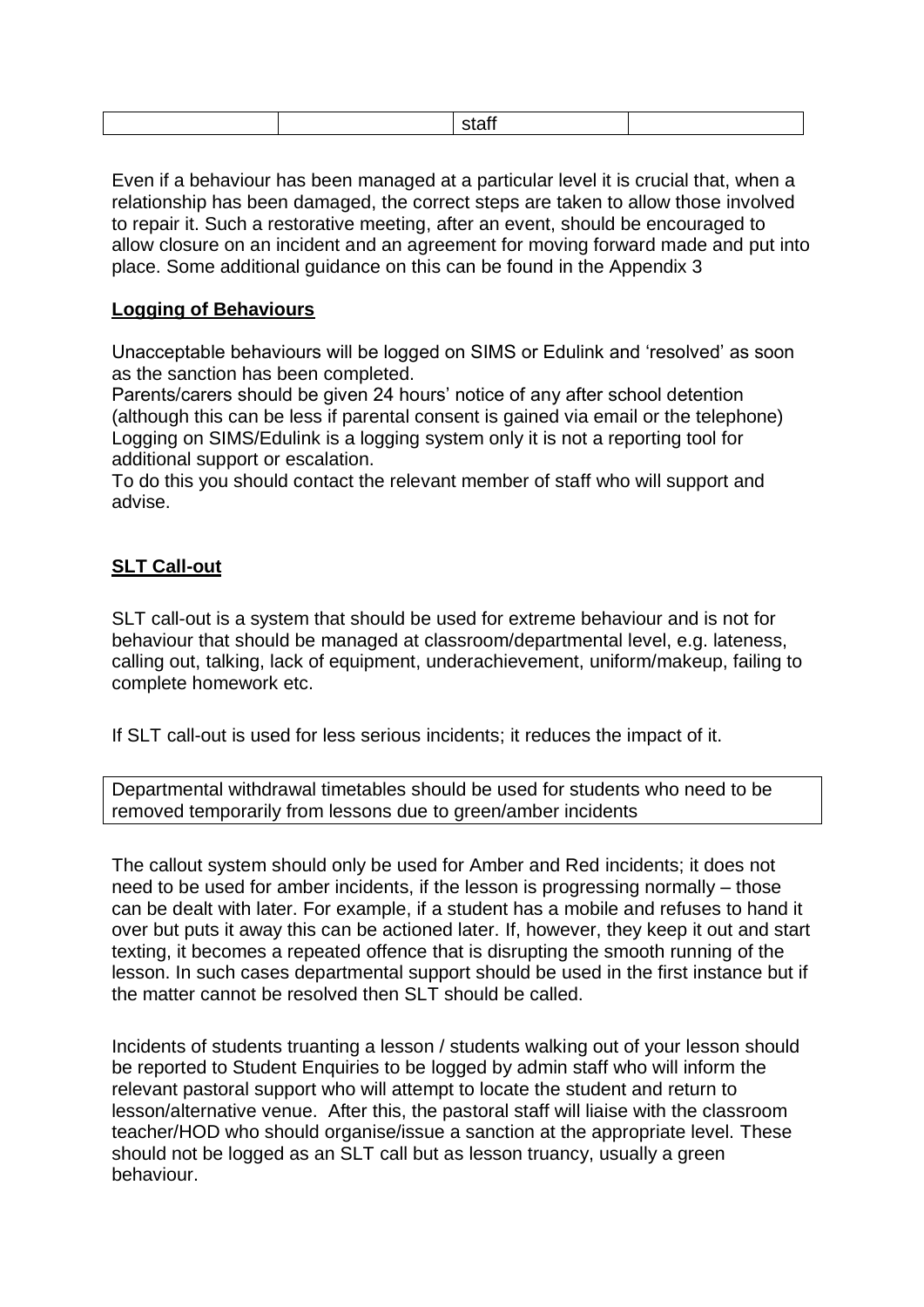The types of incidents that should be used for SLT call are:

- Swearing at staff
- Hurting another student
- Harmful Sexual Behaviours
- Fighting
- Refusal to hand over a dangerous item that should be confiscated (i.e. lighter, cigarettes)
- Racism
- Threatening behaviour towards staff

## **The use of force or restraint in order to control students**

It is not the case that teachers cannot intervene physically. However, caution should be taken to ensure actions are proportionate, not likely to be misconstrued and any contact should not be the norm.

Section 93 of the Education and Inspections Act 2006 enables school staff to use such force as is reasonable in the circumstances to prevent a student from doing, or continuing to do, any of the following:

- committing an offence
- causing personal injury to, or damage to the property of, any person (including themselves)
- prejudicing the maintenance of good order and discipline at the school or among students receiving education at the school, whether during a teaching session or otherwise

We would strongly recommend that only those staff specifically trained exercise this duty.

Any physical contact with students should be reasonable. There is no legal definition of reasonable force. However, nothing in the law concerning the use of reasonable force legitimises corporal punishment. The term 'reasonable force' covers the broad range of actions used by teachers at some point in their career that involve a degree of physical contact with students. Force is usually used either to control or restrain. This can range from guiding a student to safety by the arm through to more extreme circumstances such as breaking up a fight or restraining a student to prevent violence or injury.

Staff should always try and diffuse a situation without physical intervention. We also do not expect staff to put themselves at risk. However, should the need arise the member of staff available must use their judgement on whether to intervene. There is a power, not a duty, to use force so members of staff have discretion whether or not to use it. However, teachers and other school staff have a **duty of care** towards their students and it might be argued that failing to take action (including a failure to use reasonable force) may breach that duty.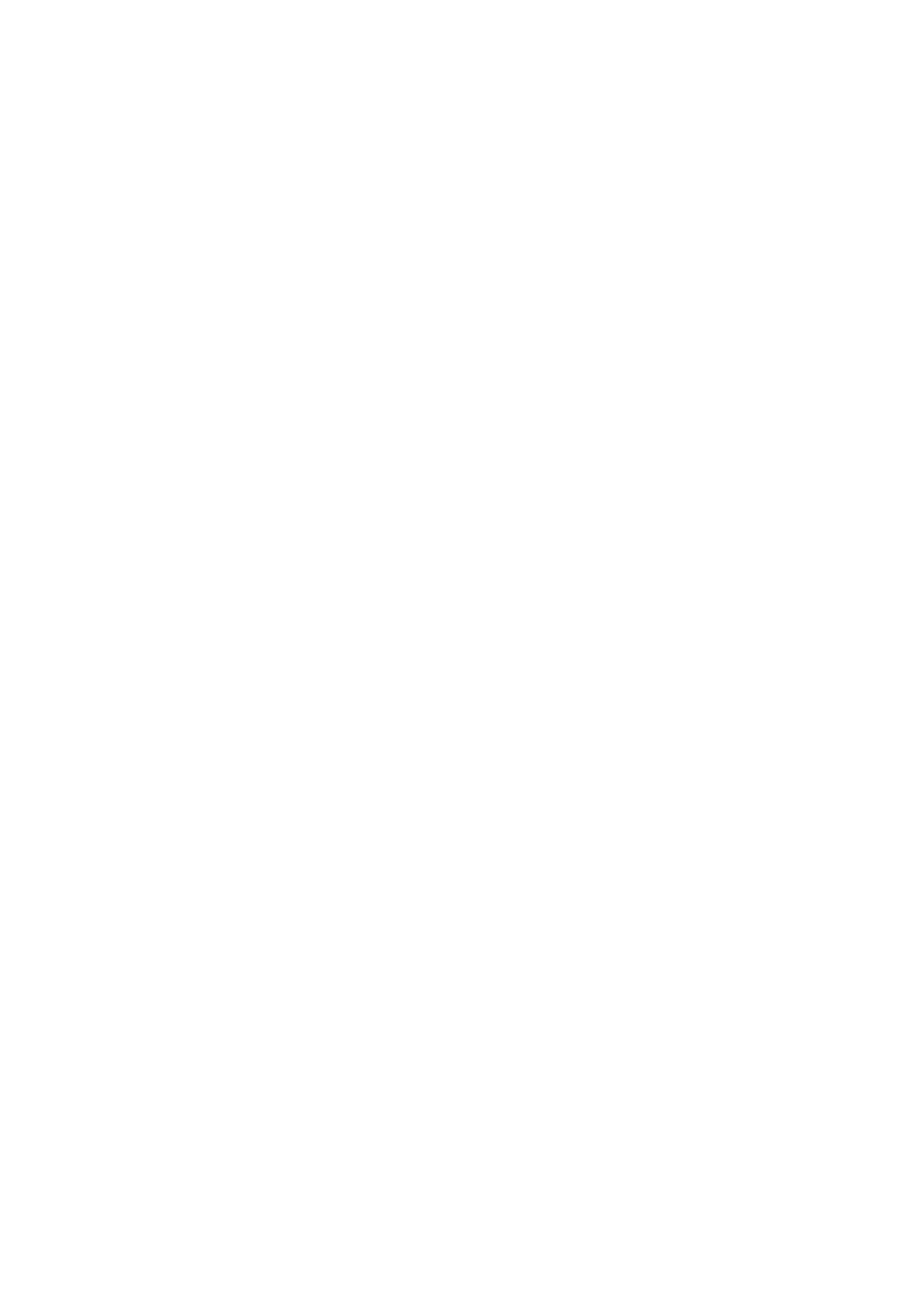The judgement on whether to use force with students with SEN or disabilities should not only depend on the circumstances of the case but also on information and understanding of the needs of the student concerned.

Schools do not require parental consent to use force on a student.

Headteachers and authorised school staff may also use such force as is reasonable given the circumstances when conducting a search without consent for knives or weapons, alcohol, illegal drugs, stolen items, tobacco and cigarette papers, fireworks, pornographic images or articles that have been or could be used to commit an offence or cause harm.

If physical intervention/restraint is used in any manner, it must clearly be written and recorded on a referral form for negative behaviour and processed/followed up in the normal way with the addition that the designated Child Protection Officer must be notified. The student that restraint is used upon must also be given the opportunity to be examined (should they wish) by the School's Medical Staff and/or Child Protection Officer.

## **The power to search**

The Headteacher and staff authorised by them have a statutory power to search students or their possessions, without consent, where they have reasonable grounds for suspecting that the student may have a prohibited item. Prohibited items are:

- knives or weapons
- alcohol
- illegal drugs
- stolen items
- tobacco and cigarette papers including Shisha pens
- fireworks
- pornographic images including contents of ipads and phones
- any article that the member of staff reasonably suspects has been, or is likely to be, used
- I. to commit an offence,
- II. to cause personal injury to, or damage to the property of, any person (including the pupil)
- III. the Headteacher and authorised staff can also search for any item banned by the school rules which has been identified in the rules as an item which may be searched for.

A member of staff conducting a search must be the same sex as the student being searched; and there must be a witness (also a staff member) and, if at all possible, they should be the same sex as the student being searched.

The search must take place in a suitably private area and never in front of another student, unless a group of students (the same sex) are being searched and it is with their consent.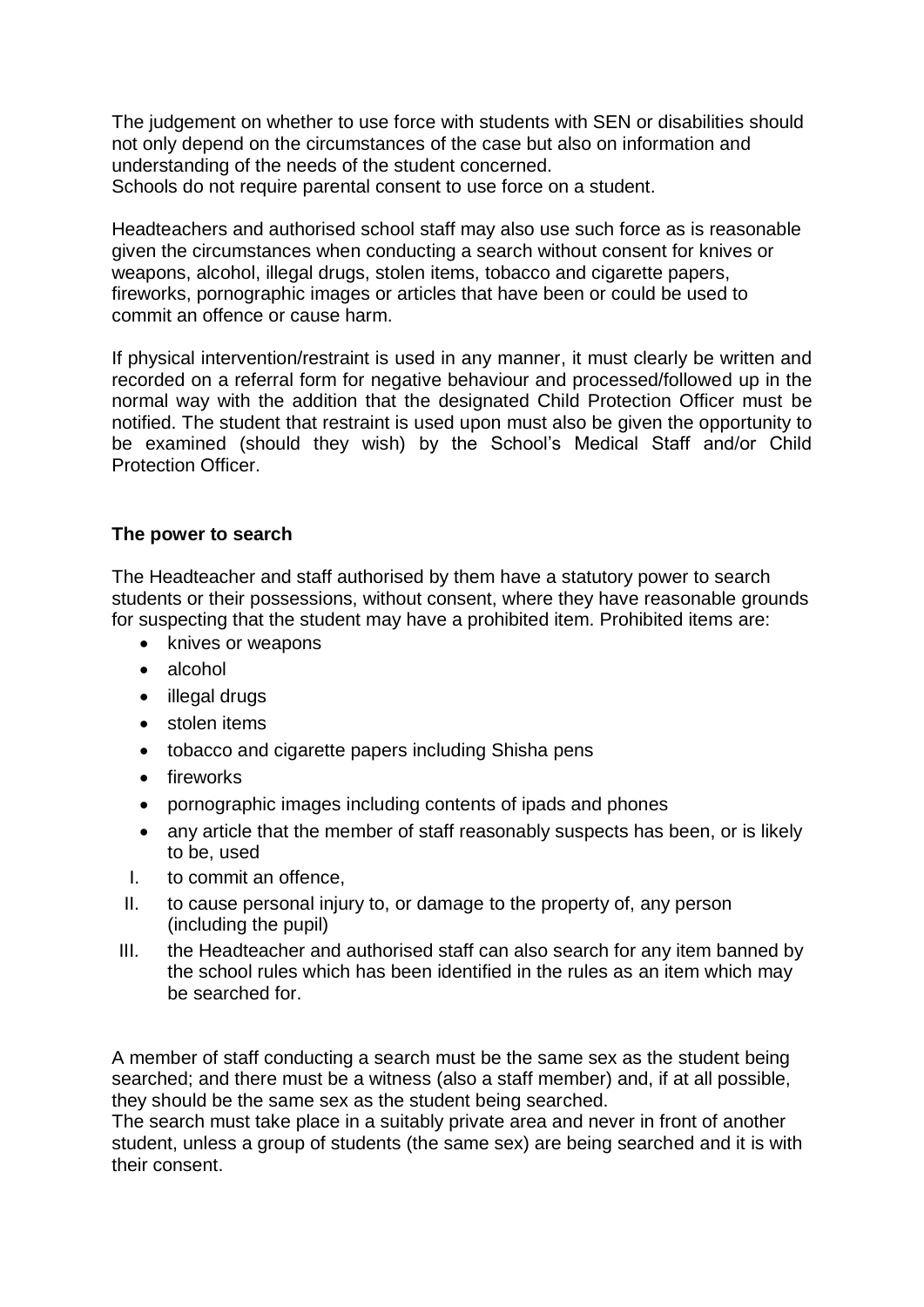The power to search, without consent, enables a personal search, involving removal of outer clothing and searching of pockets; but not an intimate search going further than that, which only a person with more extensive powers (e.g. a police officer) can do. Should a search not reveal anything and the member of staff remains certain that a student may still have in their possession illegal items or something they believe could be used as a weapon then the police should be called.

Any search of a student must be recorded on an incident form and processed in the normal manner. Should any member of staff conduct a search without consent the member of the Senior Leadership Team responsible for behaviour must be informed, in their absence a Child Protection Officer. Searches must be recorded even if nothing is found.

Searches without consent can only be carried out on the school premises or, if elsewhere, where the member of staff has lawful control or charge of the student, for example on school trips.

## **Confiscation**

Staff can seize any prohibited item found as a result of a search. They can also seize any item, however found, which they consider harmful or detrimental to school discipline.

If the following items are found they must be given to the Headteacher or Deputy Headteacher and the police will be contacted to collect the item and if necessary arrest the student:

- Knifes
- Guns, genuine or imitation
- Any object thought to be a weapon
- Illegal substances of any class
- Stolen items (unless they are stolen in school and the decision is made to return them to their owner and the School follows its own disciplinary procedures)
- Pornographic images where the possession constitutes a specified offence (i.e. it is extreme or child pornography) in which case it must be delivered to the police.

If the following items are found a member of the Senior Leadership team or a Head of Year should be consulted in order to arrange for their disposal.

- Alcohol
- Cigarettes, tobacco and papers, Shisha pens
- Fireworks
- Laser Pens
- Other substances which are not believed to be controlled drugs, (e.g. legal highs)

Many other items may be confiscated from students, normally because it is either against uniform requirements or it has disrupted or has the potential to disrupt learning or health and safety. Examples could include mobile phones, hoodies, jewellery, inappropriate clothing, food being consumed during a lesson or high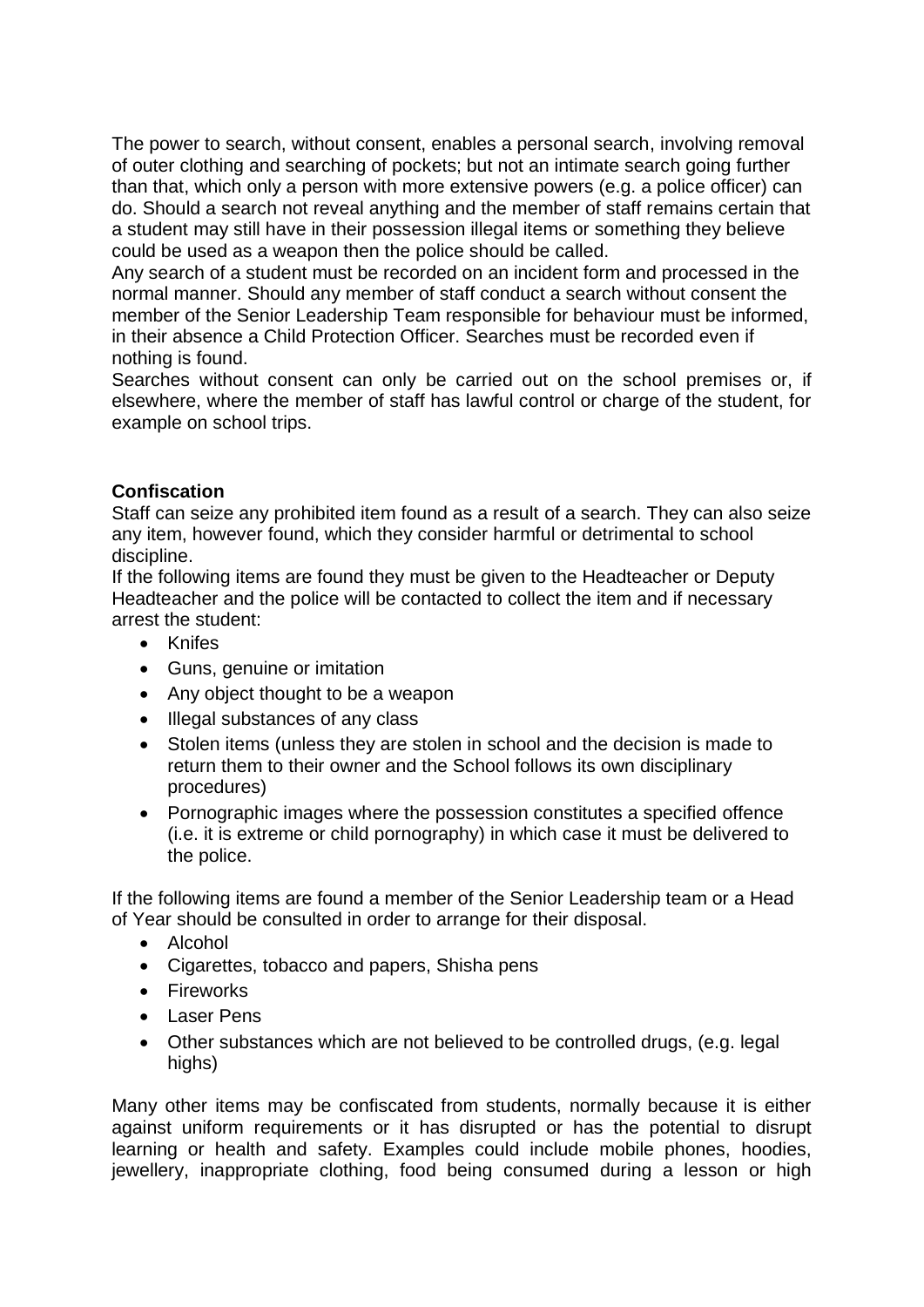caffeine content energy drinks. These items can be returned to a student at the end of the lesson or day (whichever is more appropriate).

#### **Involvement of outside agencies**

The school works positively with external agencies. It seeks appropriate support from them to ensure that the needs of all pupils are met by utilising the range of external support available. Regular meetings will take place to ensure vital communication links are maintained, where outside agencies are involved.

#### **Exclusions**

Through the positive manner in which we encourage all students to do their best, and through the supportive and encouraging environment, behaviour for nearly all students should lie within the boundaries of the school's rules. However, there may be an occasion when a student goes beyond what is acceptable behaviour and the school would then consider excluding the student for a period of time or, in extreme circumstances, permanent exclusion may take place.

#### **Suspension**

The School will use suspension (fixed term) or permanent exclusion if a student has seriously broken school rules, internal exclusion (reflection) has had limited impact or allowing them to stay in school would seriously harm their education or welfare, or the education and welfare of other students.

Only the Headteacher or Acting Headteacher can make the decision to exclude. In his or her absence only the Deputy Headteacher(s) can make this decision. Before deciding to suspend or exclude a student the Headteacher will:

- ensure that an appropriate investigation has been conducted;
- ensure that all the relevant evidence has been considered;
- give the student an opportunity to be heard;
- consult other relevant people if necessary.

Having considered these matters, the Headteacher will make a decision based normally on the balance of probability, having regard to any current guidance from the DfE.

Following a suspension students and parents will attend a return from suspension meeting to plan a way forward with a student and give and opportunity to repair and rebuild relationships.

#### **Permanent Exclusion (including Managed Transfer)**

A decision to exclude a student permanently, as befitting its gravity, will only be taken as a last resort when a wide range of strategies for dealing with disciplinary offences has been attempted but to no avail, or if an exceptional 'one-off' offence has been committed, such as:

- Serious violence, actual or threatened, against a student or member of staff
- Sexual abuse or assault